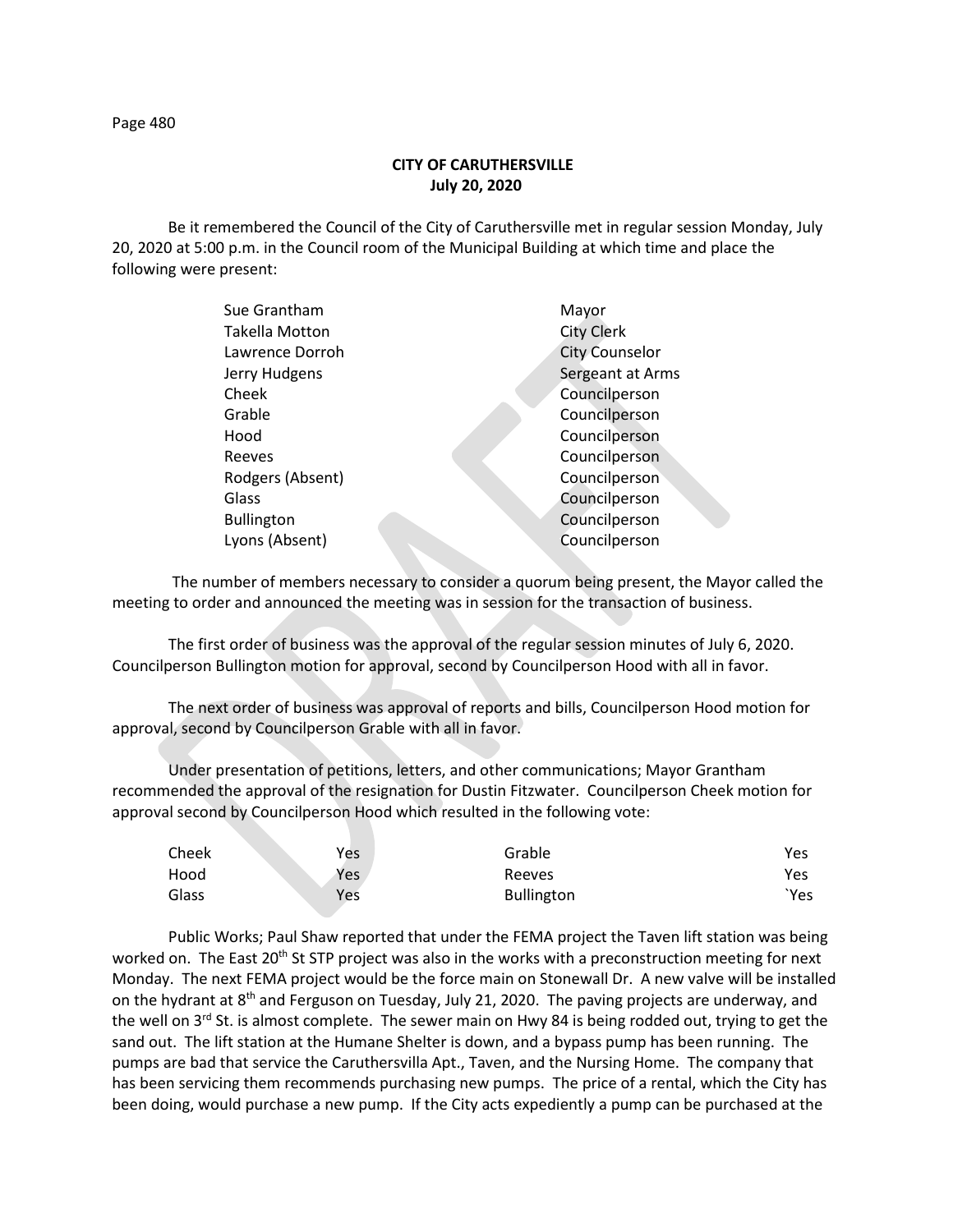sales price of \$35, 950 that regularly goes for \$48,000. Councilperson Bullington made motion to purchase the pump out of Economic Development Sales Tax if possible and if, not Sales Tax Capital Improvement. Councilperson Grable second the motion, which resulted in the following vote:

| Cheek | Yes | Grable            | Yes |
|-------|-----|-------------------|-----|
| Hood  | Yes | Reeves            | Yes |
| Glass | Yes | <b>Bullington</b> | Yes |

Once the budget is reviewed a second pump will be looked into.

Police report; Jerry Hudgens reported that a lot of cased are being dropped because by the time it goes before the court people refuse to testify, and it's a revolving door. The department is short five officers with no applicants at this point. The City's pay scale is not attracting potential candidates, and the Council is hesitant to pay for academy training with officers leaving before their contract is fulfilled. There was also discussion of the City recouping monies from officers that have left without fulfilling their contracts.

Fire report; Fire calls from July 14, 2020 through July 20, 2020 are as follows: 7/14/20; Structure fire on 532 County Rd with moderate damage, 7/17/20; report of fire coming from a vehicle on I55/412, noticed a burn pit burning at marker 5.0.

Code Enforcement; Barry Gilmore reported 246 notices being sent out, 97 properties have been mowed, which is not inclusive of City or County properties. There have been two dump truck loads of tires sent off, and the 404 W  $11<sup>th</sup>$  property is next in line to be taken down. Between June 1, 2020 and July 15, 2020 there have been 31 dumpsters from the limb pile which is equivalent to 139 and a half tons of trash.

Park & Recreation; Lamonte Bell reported ordering more sanitizers, admissions have been good, workers were brought in to clean the riverfront, and porta potties were ordered in preparation for the Catfish tournament.

Library report; Teresa Tidwell reported that they were in week six of eight for the summer reading program with 120 signups. Mary Ann Wright with Lincoln University 4H has been doing the online presence, with craft projects each week. The Delta Company from Cape Girardeau will do the link for next week.

City Collector; Paige Gillock presented the Council with a report with a breakdown of the delinquent taxes collected from January 1, 2020 through July 20, 2020 which totaled \$117,248.17 for real estate and \$40,771.83 for property taxes. Ms. Gillock also presented a revamp business application with the business phone and owner phone being included. Councilperson Bullington motion for approval, second by Councilperson Hood with all in favor.

Economic Development; Jana Meredith reported BLP Workforce Development conducting a survey of five questions relating to identifying employee needs, which is due July 29, 2020. The AGAPE Impact Mission Feed painted the wall on 4<sup>th</sup> St., and look to having a mural painted in the future. A2H and Arts Council planning making tool is still in its rough draft; the stakeholders meeting is Thursday, at